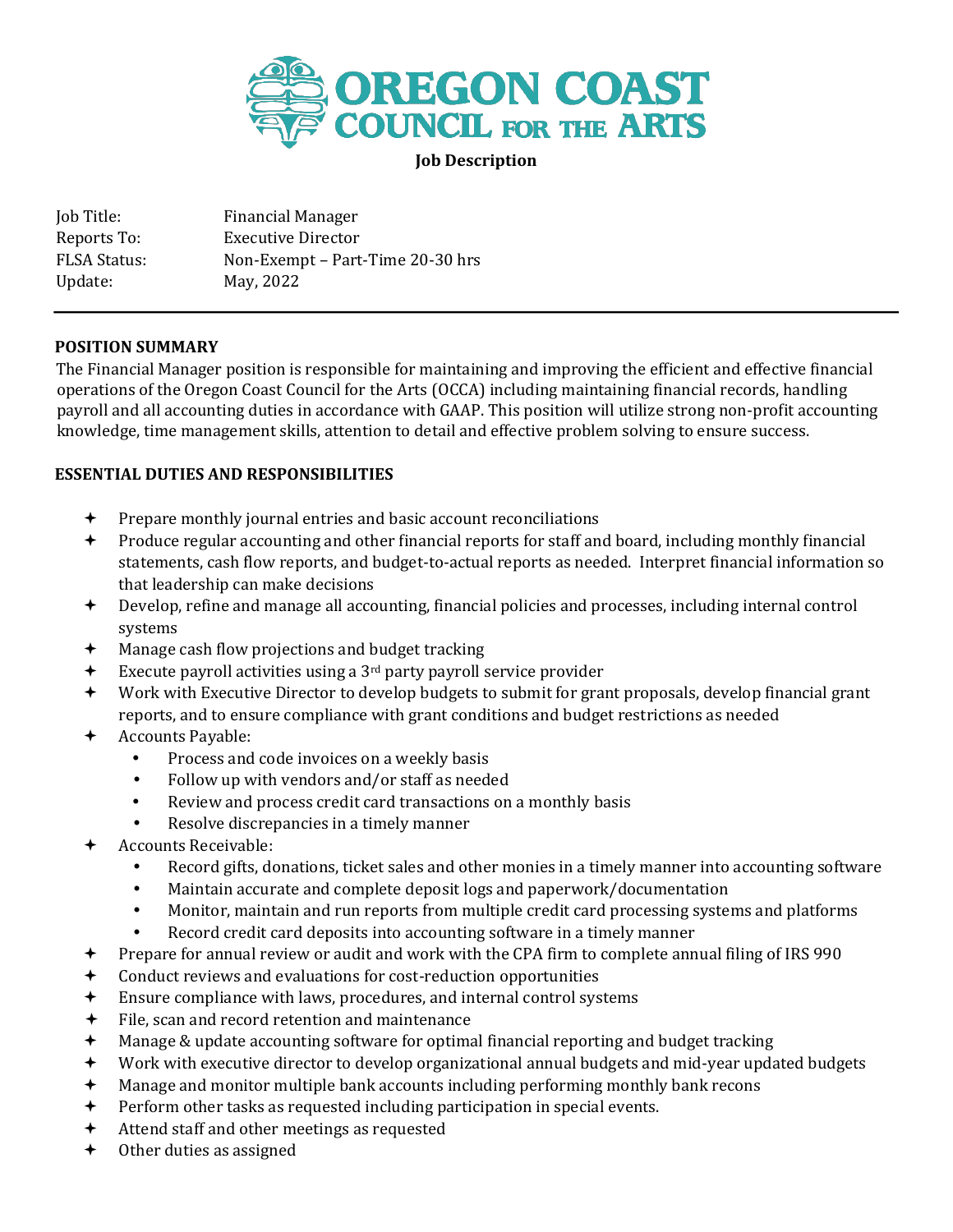**QUALIFICATIONS** *To perform this job successfully, an individual must be able to perform each essential duty satisfactorily. The requirements listed below are representative of the knowledge, skill, and/or ability required. Reasonable accommodations may be made to enable individuals with disabilities to perform the essential functions:* 

### **EDUCATION and/or EXPERIENCE**

- Bachelor's degree in business, accounting or finance, with at least five years non-profit accounting experience
- Knowledge of Generally Accepted Accounting Principles (GAAP) and Financial Accounting Standards Board (FASB)
- Ability to develop, implement, and manage a successful internal control system with emphasis on protecting cash assets
- Ability to translate financial concepts to and to effectively collaborate with programmatic and fundraising colleagues and board members who do not necessarily have finance backgrounds
- Proficient with accounting software and spreadsheet applications
- $\triangleq$  Superior organizational and time management skills. Successful track record of setting priorities, multitasking abilities in a fast-moving environment, keen analytic, organization and problem-solving skills which support and enable sound decision making for organization to meet its goals
- Experience with processing payroll utilizing a third-party payroll service provider

# **PREFERRED QUALIFICATIONS**

- Familiarity and experience with QuickBooks desktop non-profit edition
- Experience producing financials in a non-profit organization, including a track record of unrestricted and restricted funds management
- Experience with HR and personnel benefits administration
- Ability to work independently with minimal daily direction from manager
- Strong interpersonal, communication and presentation skills.
- Highly detailed and accurate
- Familiarity and experience with ADP
- Familiarity and experience with credit card processing such as Square and/or Stripe.
- Enjoys the arts

# **OTHER SKILLS AND ABILITIES**

- $\leftrightarrow$  Ability to be productive and calm under pressure
- $\triangleq$  Integrity, commitment, and enthusiasm
- Ability to work evenings, weekends and holidays as required
- **←** Dependable and a self-starter

# **LANGUAGE SKILLS**

Ability to read, analyze and interpret technical procedures, business contracts and government regulations. Ability to respond effectively to sensitive inquiries and complaints. Ability to write reports, business correspondence and procedure manuals. Ability to effectively present information and respond to questions from staff, customers and the general public.

### **MATHEMATICAL SKILLS**

Ability to calculate figures and amounts such a discounts, commissions, and percentages. Ability to apply concepts of basic algebra and geometry.

### **REASONING ABILITY**

Ability to define problems, collect data, establish facts and draw conclusions. Ability to interpret a variety of instructions furnished in written, oral, diagram, or schedule form and deal with abstract and concrete variables.